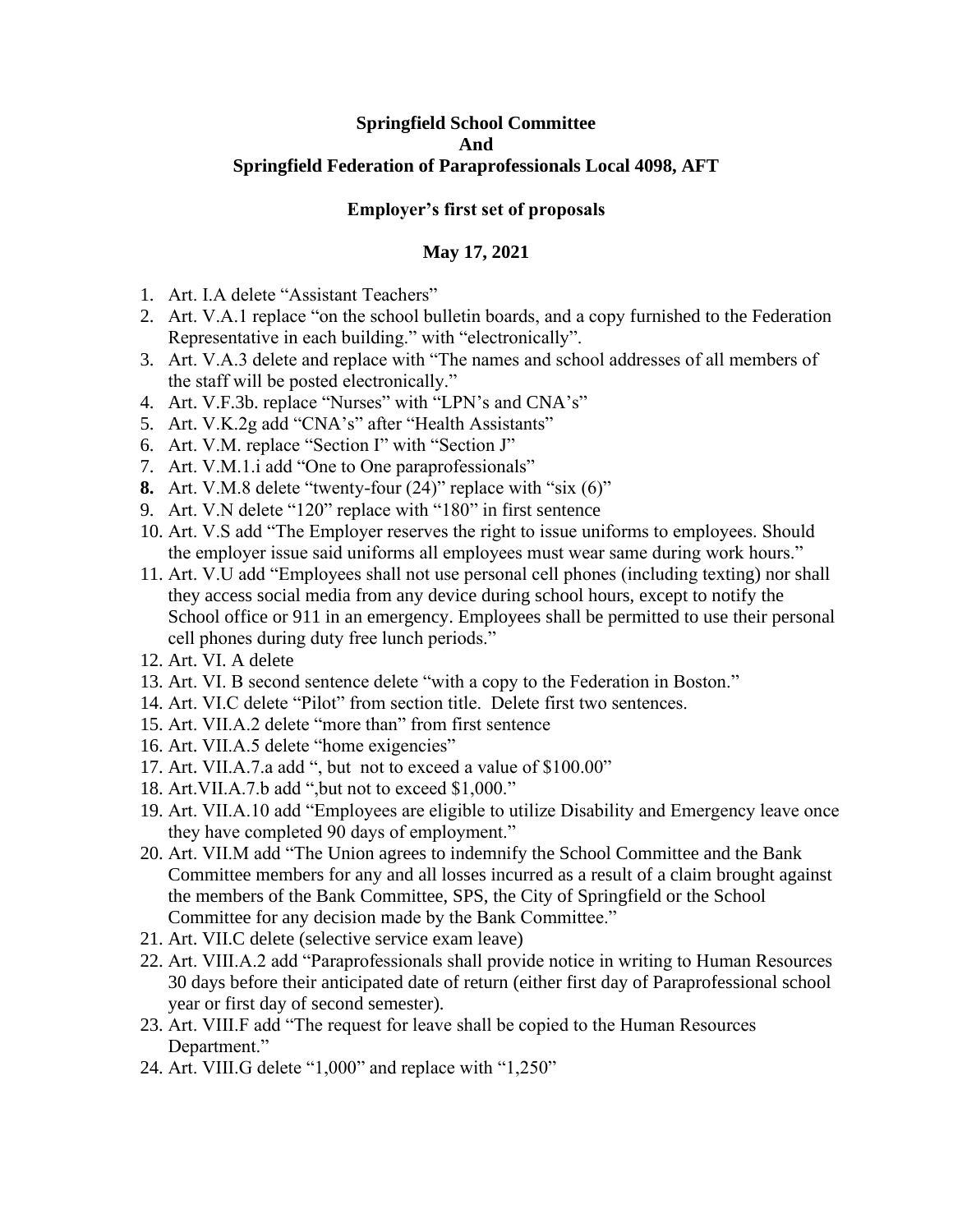- 25. Art. VII.I add after first sentence "In order to be eligible for this benefit a retiring employee must provide the Human Resources Department with sixty (60) days advance notice of their retirement."
- 26. Art. VII.J add "Employees are not permitted to use Legal or Business Days on the day before or after a scheduled school holiday or vacation period; during the first or last weeks of school; or during state testing or on professional development days."
- 27. Art. VII.M add at beginning of second paragraph "An employee who has completed 90 days in Unit D,"
- 28. Art. VIII.F change to read "All requests for leave under this Article shall be made through a person's Principal or immediate supervisor to the Human Resources Department."
- 29. Art. XI.C4th paragraph add "Total annual earnings added to base pay under this paragraph shall not exceed \$2,000."
- 30. Art. XI.C add "An employee completing a training program under this section must inform the Human Resources Department in writing within 30 days of completion of the program in order to be eligible for this increase in compensation"
- 31. Art. XII.A.6 Delete
- 32. Art. XIII.B.3.a add ",but not to exceed \$100.00."
- 33. Art. XIII.B.3.b add ",but not to exceed \$1,000.00."
- 34. Art. XIV.A.3. d. and e. delete and replace with "The School Committee agenda and minutes will be posted on the School Department's website."
- 35. Art. XIV.A.6 delete and replace with "The School Committee agrees to post the collective bargaining agreement on its intranet."
- 36. Art. XIV.B.5 add "When the parties enter into an agreement providing for the paid leave of absence of the Local President, then release time will not be provided for other employees under this section."
- 37. Art. XVI.A.1 add "(alternatively the position may be posted on the School Department's website)."
- 38. Art. XVI.B.1 add "(in the event that the School Department posts the position electronically, applications must be filed electronically)."
- 39. Art. XVIII add to end of article "Choice of Remedy: If, as a result of the written Employer response in Step 3., the grievance remains unresolved, and if the grievance involves the suspension, demotion, or discharge of an employee who has completed the required probationary period, the grievance may be appealed either to Step 4 of Article XVIII or a procedure such as (if applicable): Civil Service, Veterans Preference, Fair Employment, MCAD, or a Court of Law. If appealed to any procedure other than Step 4 of Article XVIII, the grievance is not subject to the arbitration procedure as provided in Step 4 of Article XVIII. The aggrieved employee shall indicate in writing, directly or through the Union, which procedure is to be utilized – Step 4 of the Grievance Procedure or another appeal procedure, and shall sign, or cause a statement to be signed, to the effect that the choice of any other hearing precludes the aggrieved employee from making a subsequent appeal through Step 4 (arbitration) of this Article."
- 40. Art. XIX.A add "Employees must notify the Human Resources Department in writing within 30 days of qualifying for a compensation change due to education attainment referenced in Appendix A."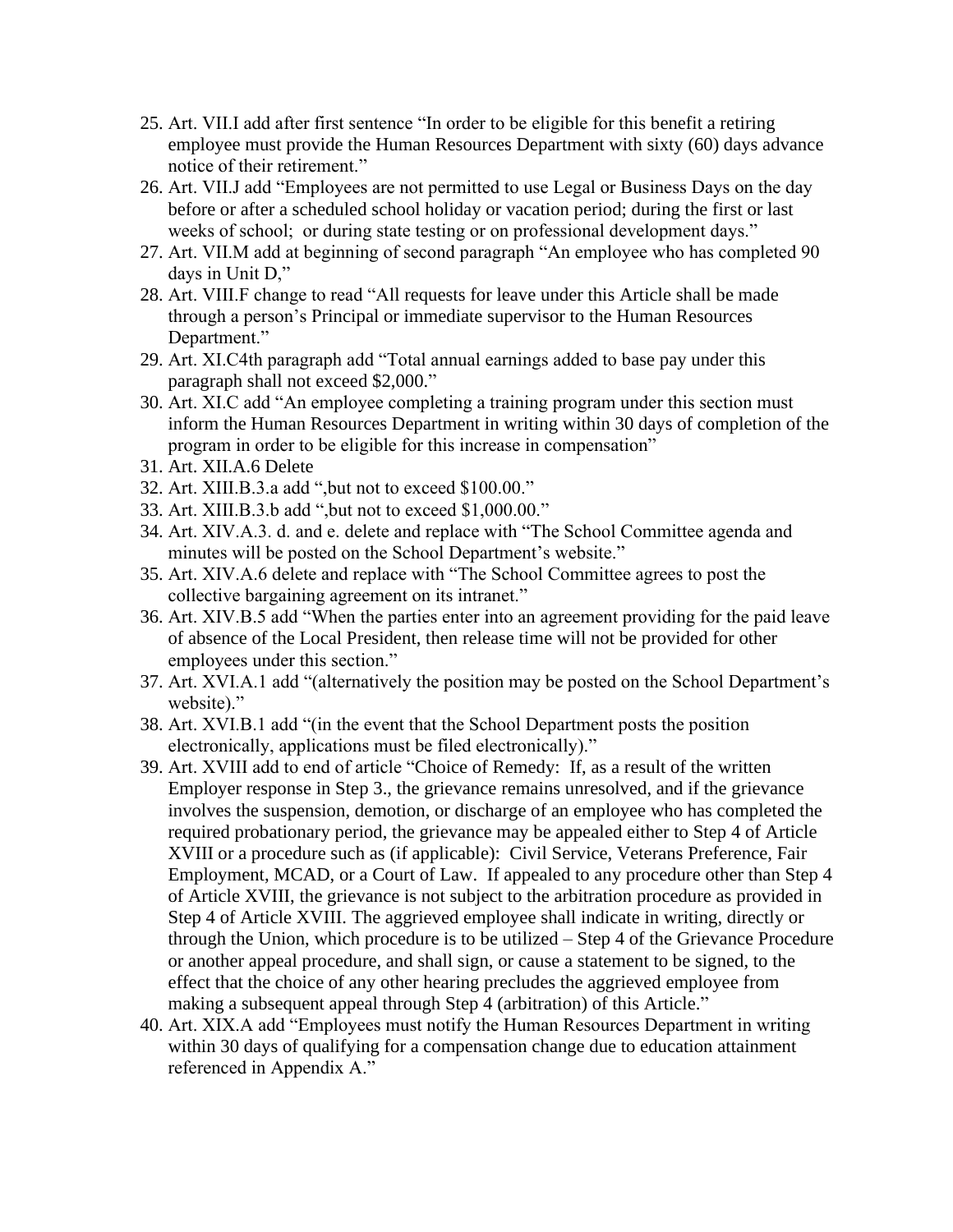- 41. Art. XIX.A  $6<sup>th</sup>$  paragraph add "as a Unit D member" after "years of service"
- 42. Art. XIX.K add "The employer may elect to provide payroll advices to employees, on a voluntary basis, through email or through a website. The employer shall provide the Union with 30 days notice prior to making this change. All employees voluntarily opting for electronic payroll advices shall provide the Payroll Department with an email address to arrange for the transmission of this information."
- 43. Art. XXII delete and replace with

1. No Employee covered by this agreement shall engage in, induce or encourage any strike, work-stoppage, slow-down or withholding of services by employees.

2**.** The Union agrees that neither it nor any of its officers or agents will directly or indirectly call, institute, authorize, participate in, finance, sanction or ratify any such strike, work-stoppage, slowdown or withholding of services. Should any employee or group of employees engage in, induce or encourage any strike, work-stoppage, slow-down or withholding of services, the Union shall forthwith discourage such strike, work-stoppage, slow-down or withholding of services, and shall refuse to recognize any picket line established in connection therewith. Furthermore, at the request of the Employer, the Union shall immediately take all reasonable means to induce such employee or employees to terminate this strike, work-stoppage, slow-down, or withholding of services and return to work forthwith.

3**.** In consideration of the performance by the Union of its obligations under Section 2 of this Article, there shall be no liability on the part of the Union, nor of its officers or agents, for any damages resulting from the unauthorized breach of the agreements contained in this article by individual members of the Union.

4**.** Any employee or employees who engage in, induce or encourage any of the prohibited conduct described in this Section 2 Article, shall be subject to disciplinary action, including discharge, which disciplinary action shall be in the sole discretion of the Employer.

5. In the event the disciplinary action taken by the Employer, as proved in this Section, is made subject of the grievance procedure and arbitration as provided in Article XVIII, then only the matter to be determined by the arbitrator in such proceeding shall be solely the question of whether the subject employee or employees did, in fact, engage in the alleged prohibited conduct.